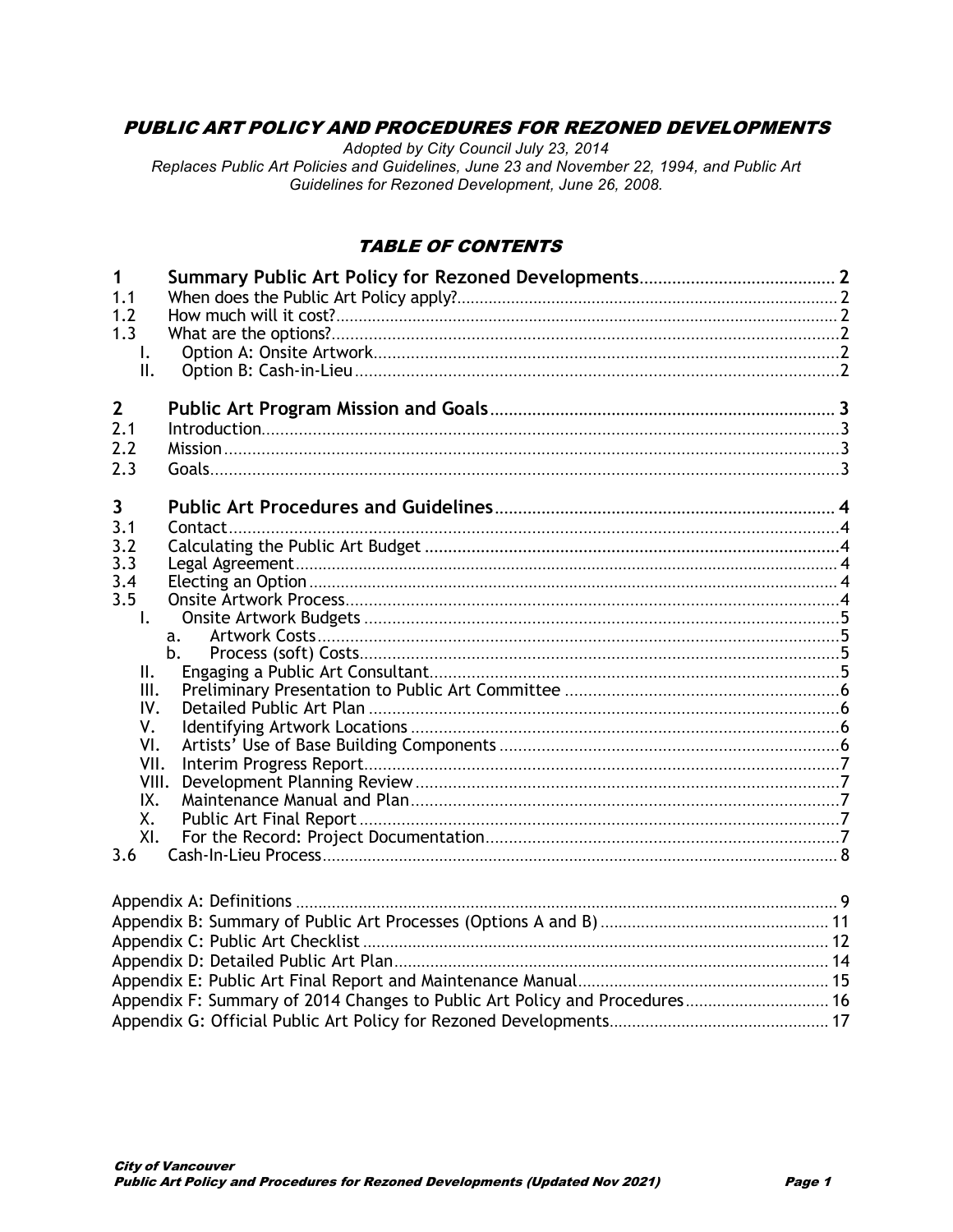## *1* Summary Public Art Policy for Rezoned Developments (Revised 2014)

#### **1.1 When does the Public Art Policy apply?**

The Public Art Policy applies to rezonings referred to public hearing **after July 31st, 2014**. For rezoning applications referred prior to that date, see section 2.1 below.

The Public Art Policy applies to:

- $\blacktriangle$  All floor areas contributing to the FSR calculation of any residential, commercial, institutional or industrial rezoning resulting in increased floor space or in a change from agricultural or industrial to commercial or residential use.
- Rezoning developments of 100,000 square feet  $(9,290)$  square meters) or greater.
- $\checkmark$  The Policy may also apply, at the discretion of the City, to projects where a substantial public benefit is sought.

Exemptions:

 FSR floor areas dedicated to Social Housing (as defined in the Development Cost Levy Bylaw) and floor areas of existing buildings retained in substantially "as is" condition are exempt from the budget calculation.

A registered public art agreement is a condition of the zoning by-law enactment (see section 3.3).

#### **1.2 How much will it cost?**

The public art budget is calculated by multiplying all areas contributing to the FSR calculation (as established for the Development Permit) by the public art rate, currently \$1.98 per square foot or \$21.3125 per square meter (see section 3.2).

*Note: The public art rate is adjusted periodically to reflect increases in local construction costs (see section 3.3).*

#### **1.3 What are the options?**

All applicants must contact Public Art Program staff and submit a Public Art Checklist (attached as Appendix C) at rezoning application. Prior to rezoning enactment, the elected option, Onsite Artwork (Option A) or Cash-in-Lieu (Option B), must be confirmed (see section 3.4).

#### **I. Option A: Onsite Artwork**

A Detailed Public Art Plan, prepared by the Public Art Consultant, along with a Civic Program Contribution of 10% of the public art budget (as a contribution to local-area artworks throughout the city) are due prior to Development Permit (DP) issuance. Artwork must remain accessible at no cost to the public and be maintained in good repair for the life of the development. Artworks intended for public lands allocate a minimum of 10% of budgets to the Public Art Maintenance Reserve. A detailed guide to the Onsite Artwork process is provided in Section 3.5.

#### **II. Option B: Cash-in-Lieu**

Developers opting to pay cash-in-lieu can pay 80% of the public art budget to the City's Signature Projects Reserve Fund prior to Building Permit issuance. Rezoning contributions are pooled with contributions from the City, philanthropists and other agencies to commission artworks of major significance at key city sites. To ensure the cash-out incentive is retained, Option B can be declared after amenity contribution negotiations are concluded. The process for cash-in-lieu is provided in Section 3.6.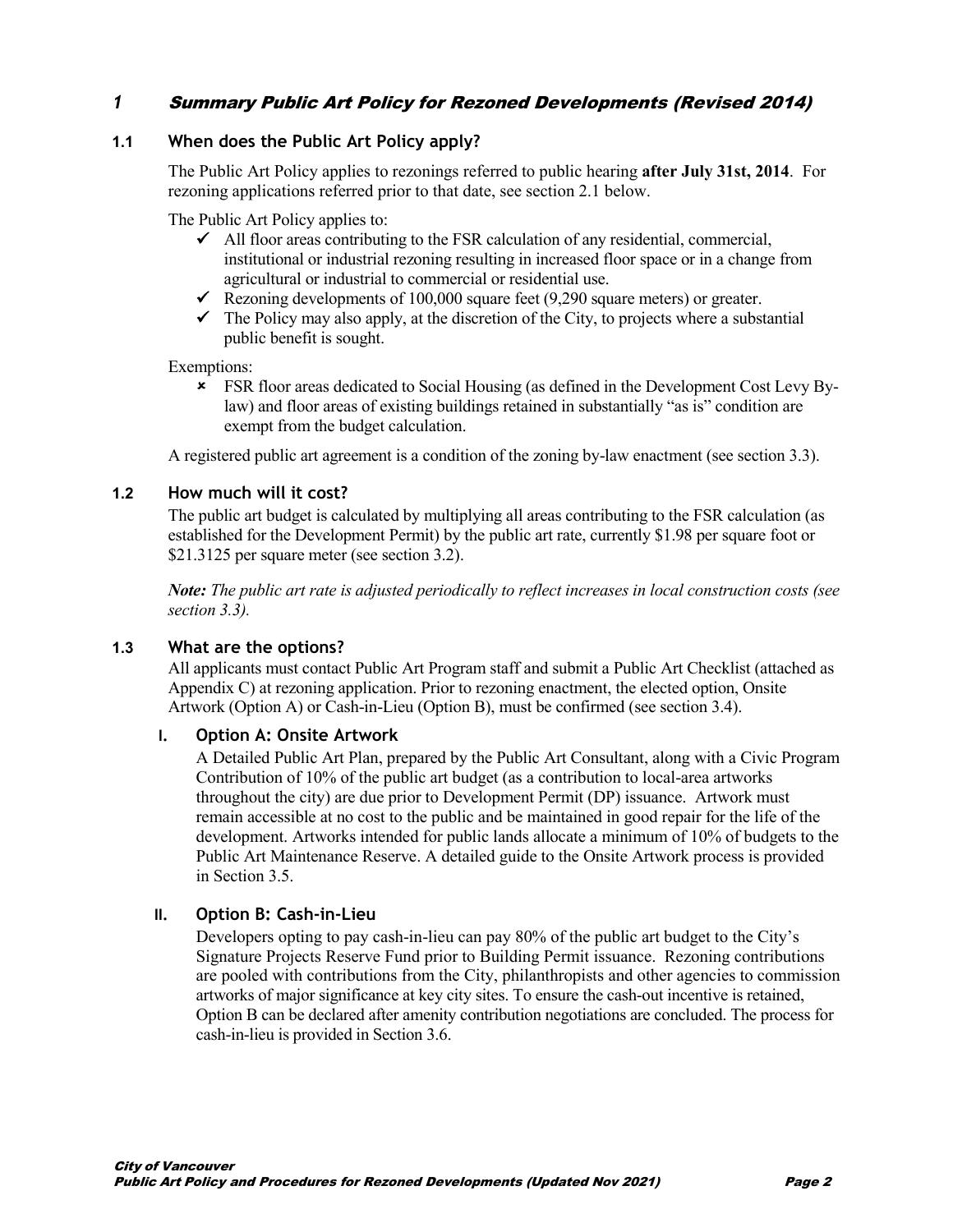## *2* Public Art Program Mission and Goals

#### **2.1 Introduction**

City Council adopted the Public Art Program for Civic and Private Development on October 4, 1990 to improve Vancouver's public life through artist contributions to the public realm.

Public art in private rezonings provides an exciting opportunity to be involved in the creative process and add to the experience of a site. The Public Art Policy strives to identify art opportunities at the earliest possible stages of development and oversees commissions of site-specific artworks through an objective and professional selection process involving the developer and design and visual art professionals.

The Public Art Policy, adopted by Council on July 23<sup>rd</sup>, 2014, applies to rezonings referred to public hearing *after July 31st, 2014*. Rezoning applications at public hearing before that date should refer to the Public Art Policy & Guidelines dated June  $26<sup>th</sup>$ , 2008 (please see Appendix F for a summary of key changes from the previous policy document).

The revisions include the establishment of a Signature Projects Fund to receive contributions from the City, developers, partners and philanthropists for commissioning unique artworks of major significance by local, national and international artists on highly public sites.

This document is intended for use by City staff and the private sector when developing public art for rezonings.

#### **2.2 Mission**

The City of Vancouver is widely known and respected for its public art collection of over 300 works of art and for its vibrant artistic community. The mission of the Public Art Program is to produce high quality public art that enriches Vancouver's urban environment, creates landmarks and distinctive elements in the built environment and provides a unique identity for individual developments and for the city as a whole.

#### **2.3 Goals**

Vancouver's Public Art Program works with artists, communities, City departments, and developers to commission extraordinary public artworks that animate the vision and values of urban life. The goals of the Program are:

- to cultivate a changing and distinctive cityscape and enrich the experience of public places and the built environment;
- to be challenging, risk-taking, creative and innovative in pursuit of great artworks;
- to reflect the distinct character and experience of neighbourhoods and diverse communities;
- to stimulate civic discourse, re-examine narratives and imagine new futures through creative interventions;
- to craft exceptional opportunities for artists local, national and international, emerging and established – to engage with the public realm through typical and atypical media.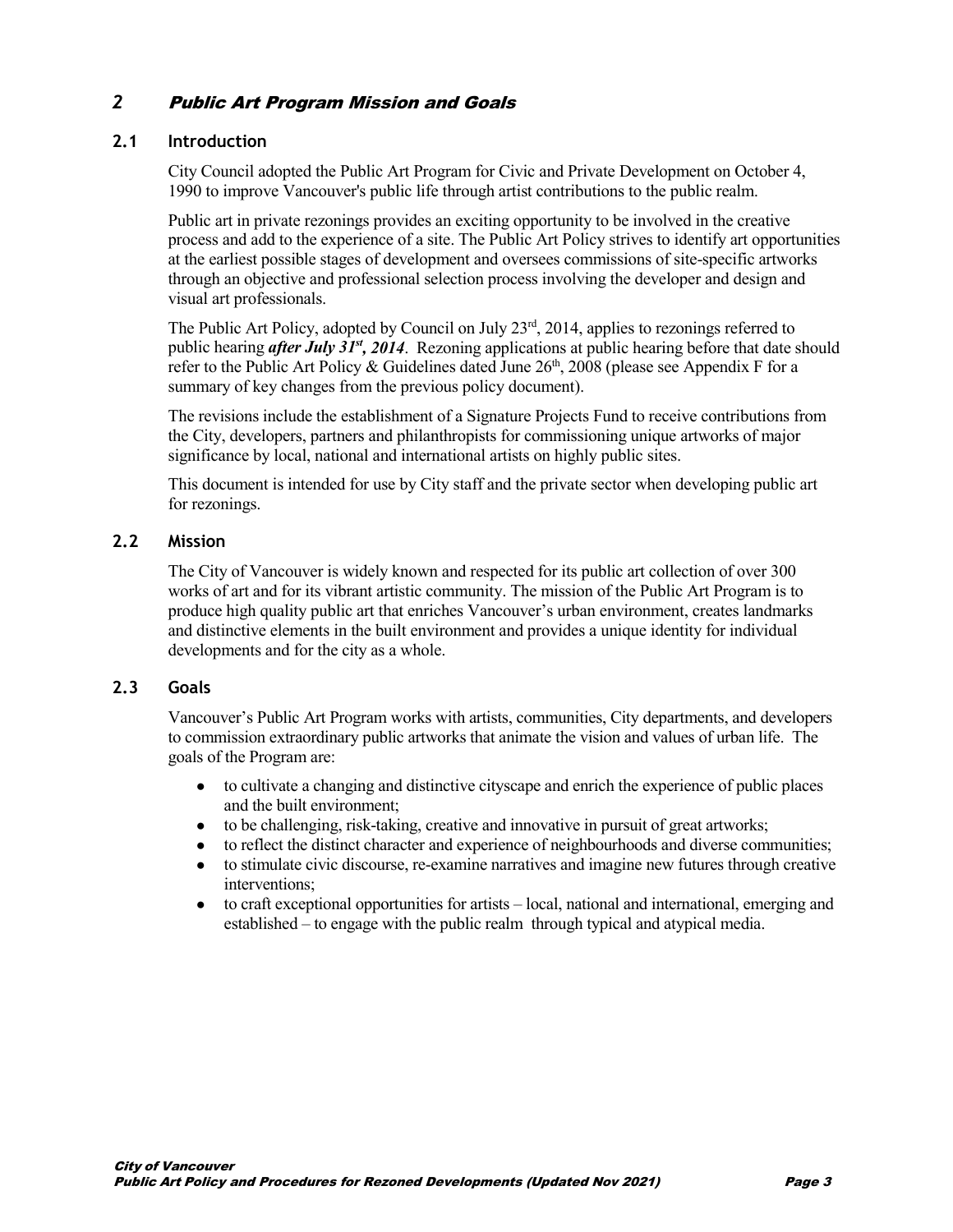## *3* Public Art Procedures and Guidelines

### **3.1 Contact**

Developers should contact Public Art Program staff to discuss Public Art Policy options well before rezoning enactment in order to explore the most advantageous options and opportunities and to ensure the best possible public art outcome for each rezoning development.

### **3.2 Calculating the Public Art Budget**

The public art budget is calculated by multiplying all areas contributing to the FSR calculation (as established for the Development Permit) by the public art rate. The current (2016) public art rate is \$1.98 per square foot or \$21.3125 per square meter.

*Note: The public art rate is adjusted periodically to reflect increases in local construction costs as determined by Statistics Canada's Vancouver Construction Cost Index ("Inflation Index" in Definitions, Appendix A). Adjustments come into effect on September 30 of any given year. The rate will be adjusted for any increases in the Index between public hearing and the application for Development Permit.*

#### **3.3 Legal Agreement**

The public art obligation is secured at rezoning by a legal agreement registered against title to the lands being rezoned. The agreement specifies and defines all obligations with respect to the elected option including security requirements, often a combination of letters of credit and/or such permit holds as City staff determine are necessary to ensure the completion of the public art project.

The legal agreement also outlines maintenance requirements for artwork. Onsite artwork requires the ultimate owner or owners of the site to maintain the artwork in good repair for the life of the development. The agreement also gives the City rights to enter the property should the owner or owners fail to fulfill maintenance obligations.

In addition, artworks sited on public lands require payment to the City's Public Art Maintenance Reserve to go towards future maintenance of the artwork. The maintenance payment is a minimum of 10% of the public art budget (after the Civic Program Contribution) but higher amounts may be required depending on the specific maintenance needs of the artwork.

#### **3.4 Electing An Option**

Developers must discuss Program options with the Public Art Program Manager well before zoning enactment. Applicants may provide Onsite Artwork (Option A) or pay Cash-in-Lieu (Option B). Option C is no longer available except for rezonings referred to public hearing before August 1st, 2014. A Public Art Checklist stating basic project data (see Appendix C) must be submitted for either option before zoning enactment.

In consultation with the City, developers may site artworks on public lands or pool their budgets (individual developers with multiple projects or two or more developers with projects on adjacent or nearby properties) to commission more significant artworks.

### **3.5 Onsite Artwork Process**

Applicants electing onsite artwork must engage a Public Art Consultant. An introductory presentation must be made to the Public Art Committee for feedback regarding the proposed selection process, site opportunities, public art budget, etc. A Detailed Public Art Plan that defines artist opportunities and selection processes is submitted for review and approval by staff and the Public Art Committee – an approved Detailed Public Art Plan is a condition of Development Permit issuance. In order to ensure timely receipt of the Development Permit, the Detailed Public Art Plan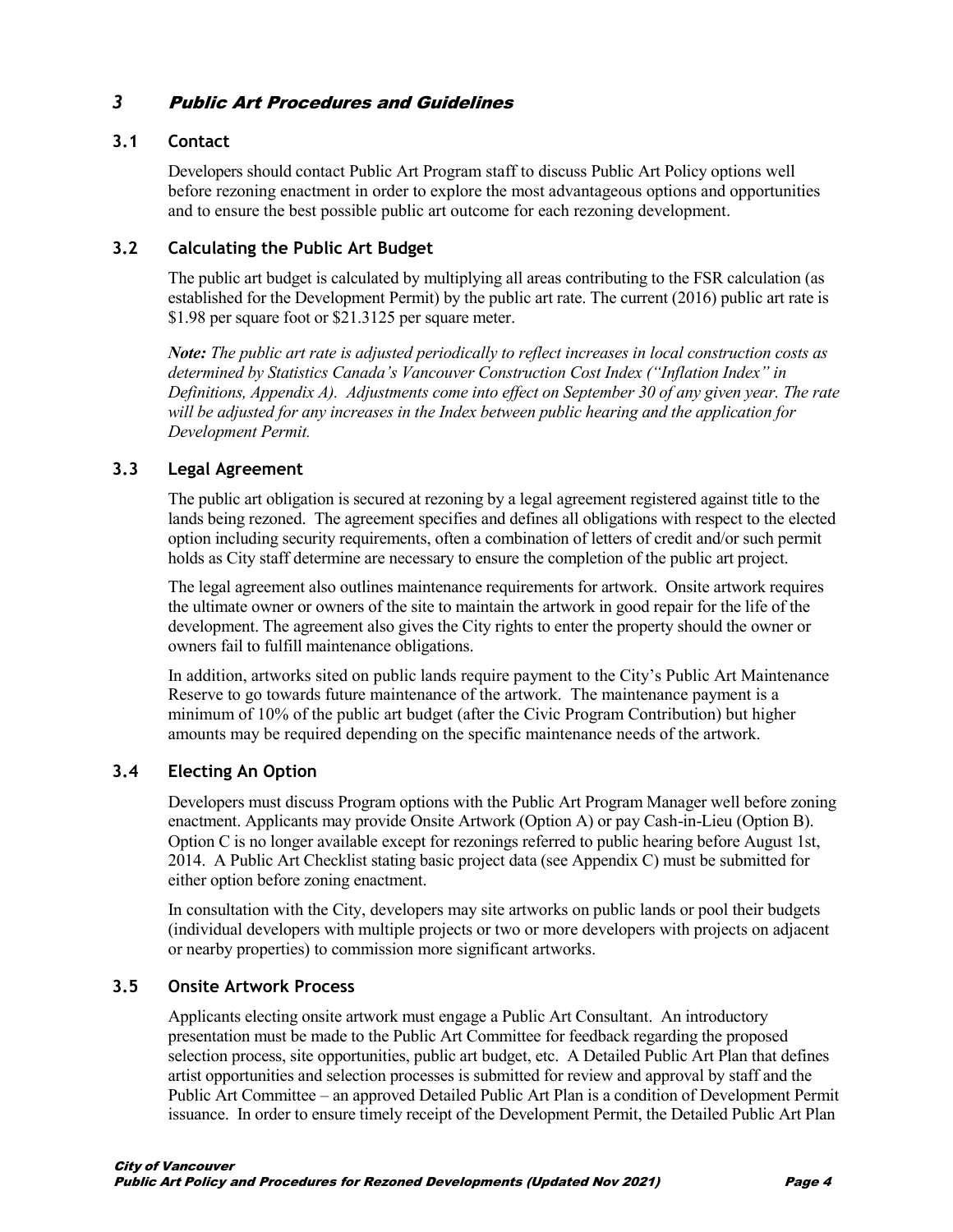should be submitted well before Development Permit application (refer to section IV below for more information about submission of the Detailed Public Art Plan).

A civic program contribution (equal to 10% of the public art budget) is paid to the City to offset costs for local-area artworks around the city, especially in areas where artworks are not achieved through rezoning opportunities. The civic program contribution is due with the submission of the Detailed Public Art Plan. A letter of credit in an amount equal to 90% of the Public Art Budget is required prior to Building Permit issuance. The letter of credit will be returned to the applicant upon delivery of the public art and submission of the Final Report.

Appendix B provides a step-by-step synopsis of the process for onsite artwork.

#### **I. Onsite Artwork Budgets**

Costs for developing artwork on site are divided into artwork costs and process costs. Types of costs permitted under each of these two categories are listed below. Public art budgets are submitted as part of the Detailed Public Art Plan. Applicants should discuss with City staff the percentage of the budget they propose to allocate to process costs prior to completing the Detailed Public Art Plan. Financial records documenting the public art expenditures are submitted as part of the Final Report.

#### **a. Artwork Costs**

- Artist fees, travel and accommodation
- Artwork fabrication and installation
- Shipping, storage, insurance
- Site preparation necessary for the artwork
- Funds deposited to the City Public Art Maintenance Reserve

*Note*: Art budgets can only be used for artworks or artists selected through the approved process and not for artwork proposed by project design professionals.

#### **b. Process (soft) Costs**

- $\blacksquare$  10% civic program contribution
- Public art consultant fees
- Detailed Public Art Plan preparation
- Artist selection costs including panel fees and shortlist expenses
- Community consultation
- Project documentation

#### **II. Engaging a Public Art Consultant**

The Public Art Consultant should be engaged when planning for the development begins in order to determine opportunities with the most public art potential, to access base building budgets, and to minimize change orders. A Public Art Consultant is an art professional responsible for all aspects of the public art process, working with the design team, City staff, artists and the public. An effective public art process requires a Public Art Consultant with proven art expertise or a team that includes art professionals (artists/curators/art educators) with recognized knowledge of contemporary art practices. Consulting fees are based on the tasks and the type of selection process.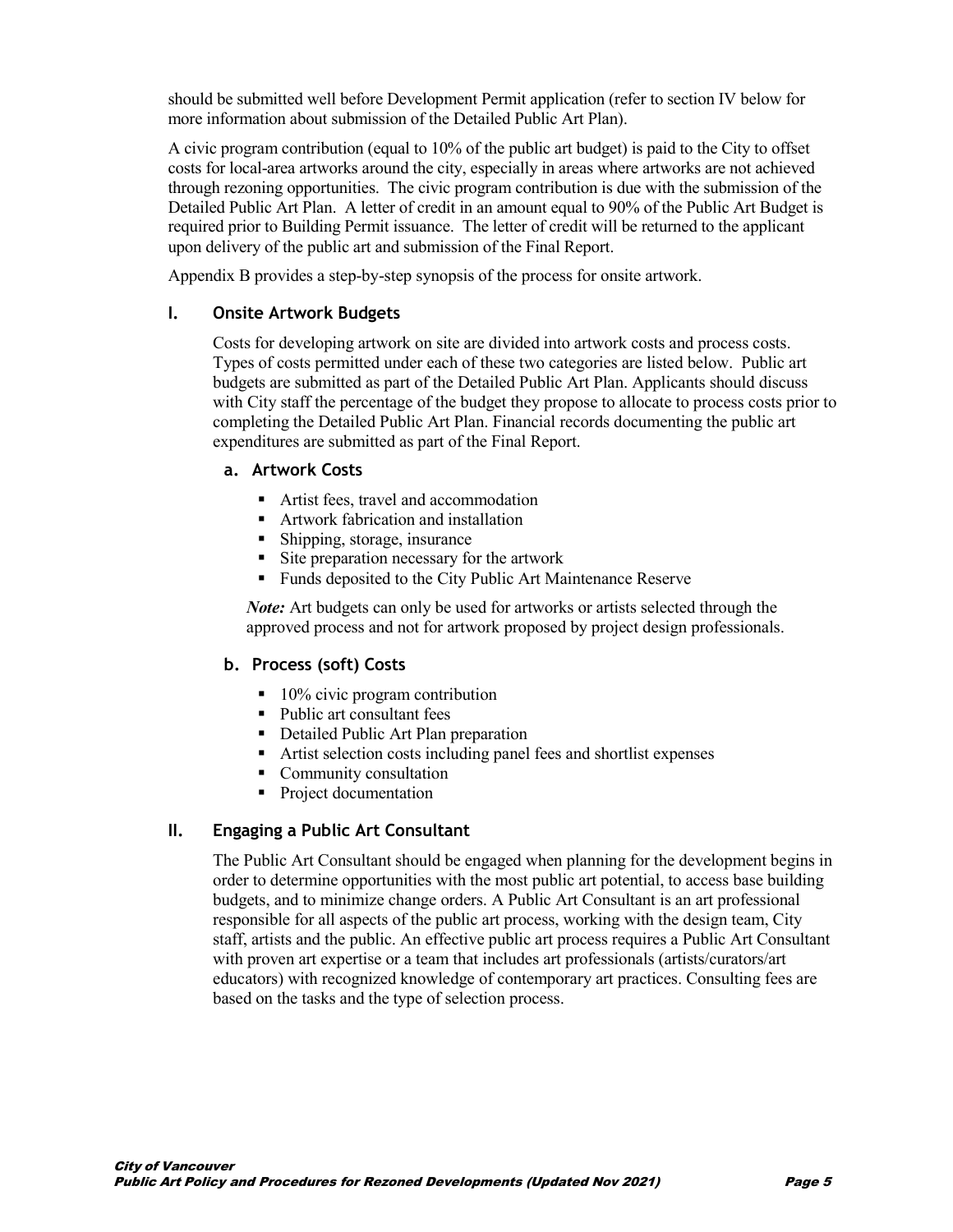### **The work of a Public Art Consultant may include:**

- Artist and precedent research
- Consulting with stakeholders: developer, design professionals, City staff and relevant publics
- Identifying art opportunities
- Developing the Public Art Plan: opportunities and selection process
- Providing terms of reference for artists
- Networking and distribution
- Facilitating the selection process
- Assisting with contracting
- **F** Technical reviews
- **Project management for fabrication**/installation
- Public relations and launch
- Documentation of artwork and final reporting
- Other related tasks

## **III. Preliminary Presentation to Public Art Committee**

A preliminary presentation to the Public Art Committee provides a brief overview of the site and other artworks in the area and identifies any City or development planning goals or studies pertinent to the public art objectives. It defines the estimated budget and proposes potential public art opportunities, the approach to artist research and selection, a long list of prospective panelists as well as the timing for artist participation. The preliminary presentation is an opportunity to receive feedback from the Public Art Committee to assist with development of the Detailed Public Art Plan.

### **IV. Detailed Public Art Plan**

Approval of a Detailed Public Art Plan by staff and the Public Art Committee is a condition of Development Permit issuance. In order to ensure timely receipt of the Development Permit, the Detailed Public Art Plan should be ready a minimum of two (2) months prior to the estimated Development Permit issuance date with a draft submitted to staff three (3) weeks prior to the Public Art Committee meeting. This enables staff to review the plan, schedule the Public Art Committee meeting, and distribute the plan to the Committee members. It also gives Public Art Consultants time for revisions should the Public Art Committee require them.

The Public Art Committee reviews Public Art Plans in relation to the budget allocations, the quality of the opportunities identified, the art expertise brought to bear and the ability to attract qualified artists. The Committee recommends to the Managing Director of Cultural Services whose formal approval is required to release the Development Permit. See Appendix D for the components of the Detailed Public Art Plan.

### **V. Identifying Artwork Locations**

Artworks must be located in areas offering the public a free and unobstructed experience of the work, in areas providing the greatest opportunities for public interaction.

### **VI. Artists' Use of Base Building Components**

If an artist's project makes use of base building components (such as an architectural or infrastructure feature) then only the cost added to the base cost of the component is an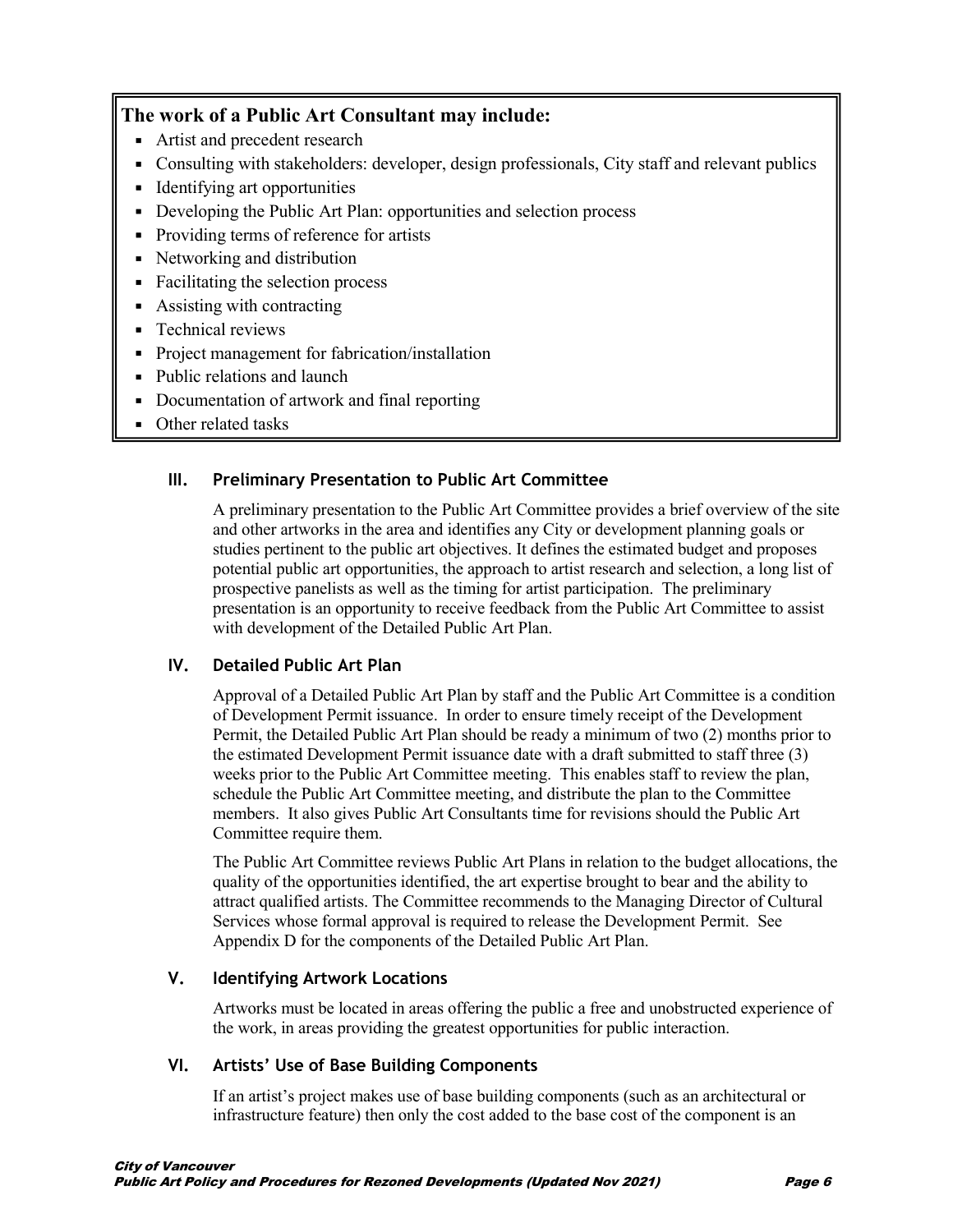allowable cost. City staff will review art budgets and base-cost allocations as needed to ensure art budgets are fully available for artwork.

#### **VII. Interim Progress Report**

An Interim Report is required at the concept stage. The report includes the Selection Process (panelists, shortlist, selected artist), a copy of the artist's contract, the concept proposal (images, drawings and/or maquettes and a written proposal providing adequate information to fully comprehend the nature and scope of the work).

#### **VIII. Development Planning and Maintenance Review**

Proposed sites and artworks are reviewed by the Development Planning staff in relation to urban design and circulation considerations and to ensure the artwork is safe and conforms to City codes. The City Engineer must approve any artwork encroaching on City lands or rights-of-way.

#### **IX. Maintenance Manual and Plan**

Artworks developed for private properties need to consider maintenance and long-term viability. Art installed on private lands is the responsibility of and at the risk of the owner, and is maintained at the owner's sole cost for the life of the development. The long-term owners of private development artworks (typically the residents) should be informed regarding the ongoing care of the artwork. City staff will review the concept and the detailed design of artworks and respond with comments regarding maintenance.

The Maintenance Manual and Plan forms part of the Final Report and is an opportunity to pass on information about the artwork and its intended functioning to new owners. Two copies of the Maintenance Manual should be provided to the strata and one to the Public Art Program. It is also an opportunity to pass on information about artists' intellectual property rights.

Privately initiated public art intended for public lands must allocate a minimum of 10% of project budgets to the Public Art Maintenance Reserve, upon Occupancy or prior to the installation (higher amounts may be required depending on the specific maintenance needs of the artwork).

#### **X. Public Art Final Report**

The purpose of the Final Report is to satisfy the City that art commitments have been fulfilled and to ensure that the City maintains documents related to production and maintenance of artworks. Acceptance of the Final Report enables the restrictive covenant or Letter of Credit to be released. Schedule E provides a template for the Final Report.

#### **XI. For the Record: Project Documentation**

Documentation of the completed work is used to register the artwork in the City Public Art Registry and is part of the project completion. Documentation includes:

- Completed Artist and Artwork forms for the Public Art Registry, including:
	- o An artist statement, description of the work and its site, materials, scale and dimensions and other pertinent details;
	- $\circ$  Biographical details of the artist(s);
- Sufficient (5-10) high-resolution, professional quality digital photos, including credits to the photographer, to show the work in context and in detail as needed to provide a reasonably comprehensive photographic record;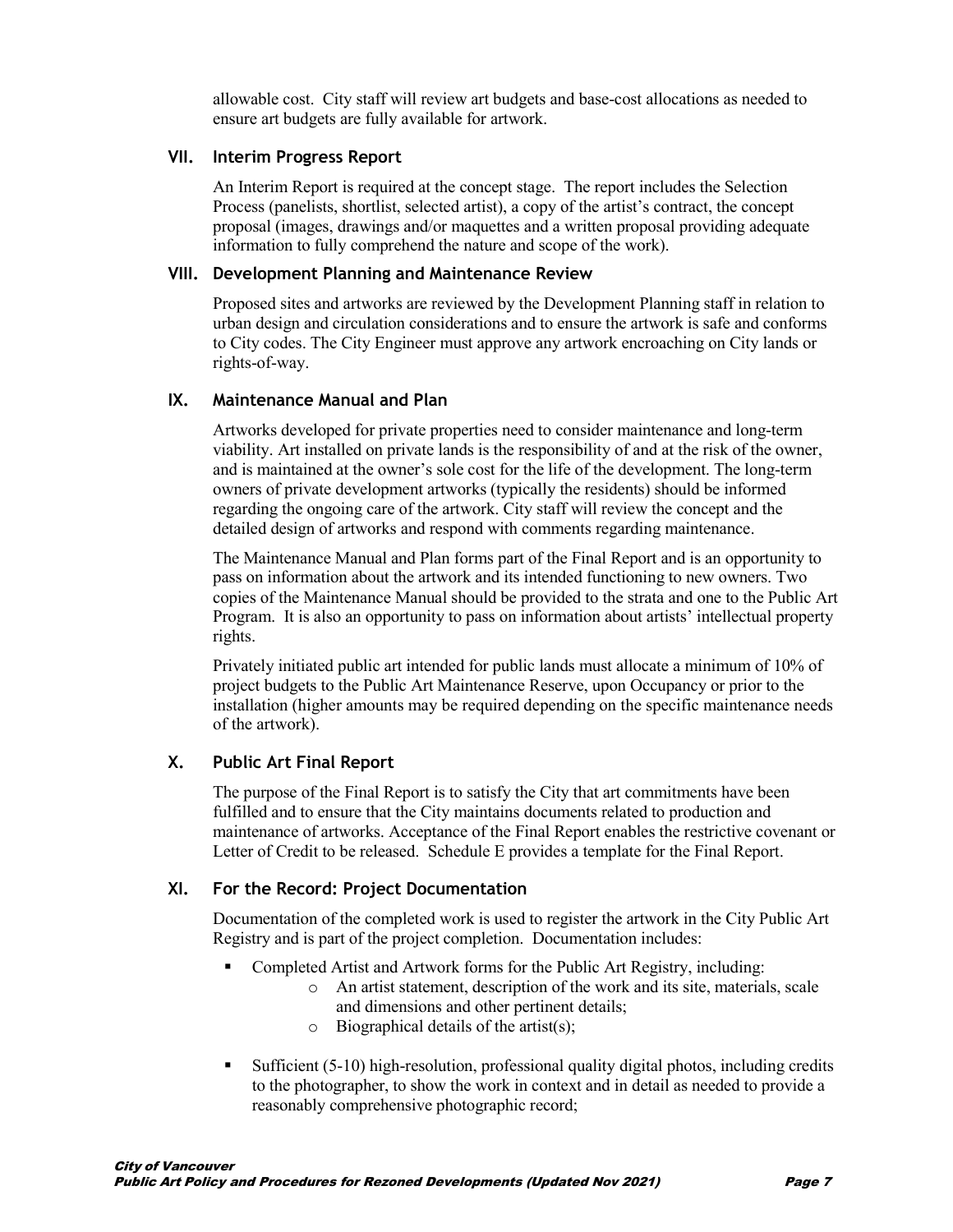other materials that document the art work or artistic intentions, e.g. brochure, film or video clips, book works, etc.

#### **3.6 Cash-In-Lieu Process**

.

For applicants electing to make a cash payment in lieu of delivering art onsite, the payment-inlieu equals 80% of the Public Art Budget and is due prior to Building Permit issuance. To ensure this cash-out incentive is retained through other City negotiations, developers may hold off on declaring their public art option until negotiations in relation to Community Amenity Contributions are concluded. Applicants considering the cash-in-lieu option should contact the Public Art Program Manager prior to rezoning application. A Public Art Checklist must be submitted to staff and a legal agreement must be registered on title prior to rezoning enactment.

Funds collected through cash-in-lieu are allocated to the Signature Projects Fund. Appendix B provides a step-by-step synopsis of the process for cash-in-lieu.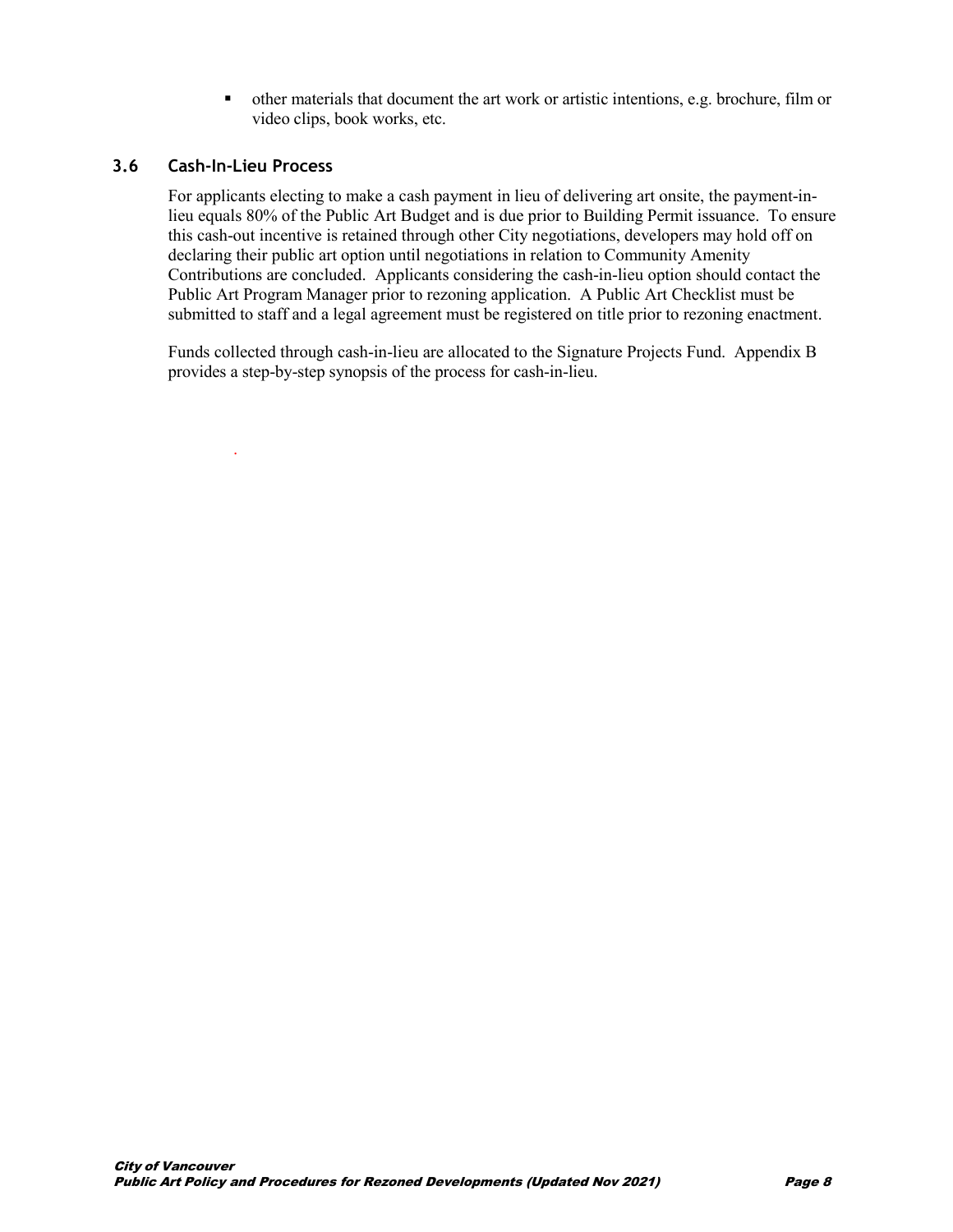# APPENDIX A: DEFINITIONS Public Art Policy and Procedures

**Art Educator –** In this context, a professional operating at the post-secondary level, who trains people in studio art practices and/or art history, contemporary practices and the analysis of visual art.

**Artist –** A practicing professional art maker, with training or apprenticeship in visual practices, a history of unique creation and public display of artwork, recognized by peers and commissioned specifically to create artwork or collaborate with design team members. Project architects, landscape architects, or other project consultants do not qualify as artists for public art commissions. An artist may refer to an individual or a team.

**Curator –** A recognized practicing professional in the visual arts who is knowledgeable about art history, contemporary art practices and artists, and who works to organize exhibitions and analyze artwork and the relationship of artwork to the larger field of practice, history and place.

**Inflation Index** – the all-trades residential, office and retail components of CANSIM table 327-0044 for Vancouver published by Statistics Canada (or by a successor or other governmental agency, including a provincial agency) or if such index is no longer published, an index published in substitution for such index or a replacement index designated by the City or if no comparative calculation can reasonably be made by reference to such replacement index then by reference to such other index or other analysis which, in the City's opinion, most accurately indicates the changes in construction prices in Vancouver during the period in question.

**Public Artwork** – Creations or collaborations by professional artists, commissioned by civic or other institutions or individuals and intended for installation in freely accessible public areas.

Public Art may be in any medium, including electronic or environmental elements or socially engaged practices, or any material or combination of elements appropriate to a particular work of art. Public art opportunities include but are not limited to:

- design-team collaborations on public open spaces, *i.e.* parks and streetscapes;
- free-standing sculpture or two-dimensional work;
- video and LED artworks for designated screens;
- artist-designed building elements, i.e. facades or floors, or exceptional landscape plantings, etc.;
- exceptional site elements such as a pavement pattern, walls, gateways; or
- unique functional elements such as benches, bus shelters, water features, light standards or other open space and streetscape amenities.

**Public Art Committee –** Informed peer review is an essential value of the public art process. The Public Art Committee is a group of nine art and design professionals including a representative from the Urban Development Institute.

**Public Art Consultant –** An informed advisor on art siting, selection, and artist issues, skilled at identifying and negotiating opportunities for artists. Consultants should have a broad knowledge of current art-making practices and artists and be able to work in public and development contexts. The Public Art Consultant can be an individual or a team of individuals who manages the artist research, develops the terms of reference for opportunities, selection and commissioning processes, and assists with project management, inauguration and documentation of artwork.

**Public Art Maintenance Reserve –** An interest-bearing reserve managed by the City for the purpose of maintaining those artworks that contribute to the Reserve and with interest generated by the Reserve used to maintain public-site artworks.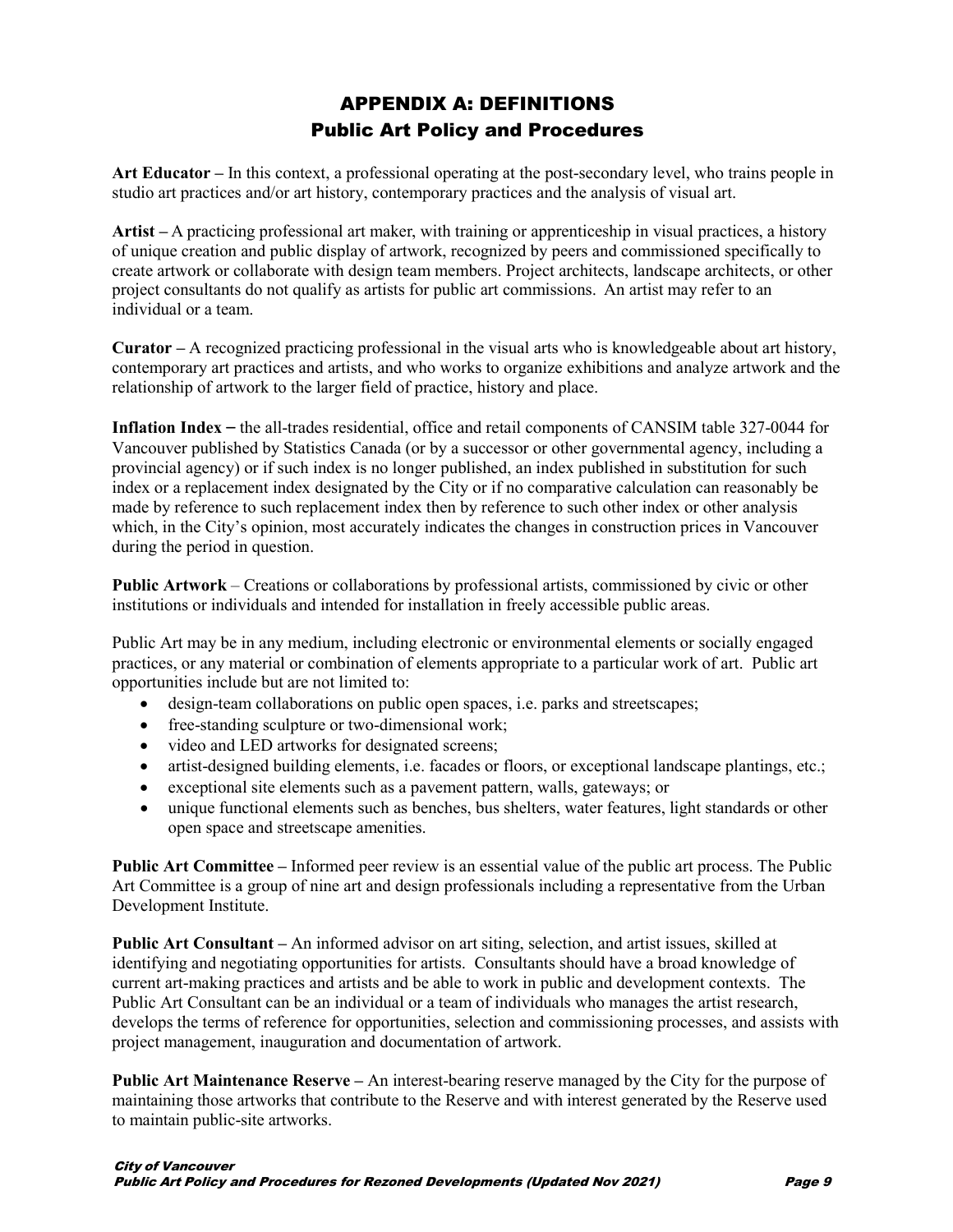**Public Art Plan –** A plan developed by a knowledgeable art professional that provides background information about a site, public context and site design, identifies artist opportunities and required skills, proposes a selection process and the relevant expertise required as well as timelines and budgets.

**Public Art Registry –** The Public Art Registry provides information and images of public artworks located throughout Vancouver. For artworks delivered onsite, project documentation provides the necessary information to enter the new artwork into the Registry. Each public art entry includes information about the artists, the artwork title, the type of artwork, its location and neighbourhood, materials, and so on.

**Signature Projects Fund –** A reserve maintained by the City to facilitate artworks of major significance by local, national and international artists at key city sites. Contributions from developers, the City, partners and philanthropists will be pooled towards significant opportunities. The Public Art Committee will provide oversight for developing priorities.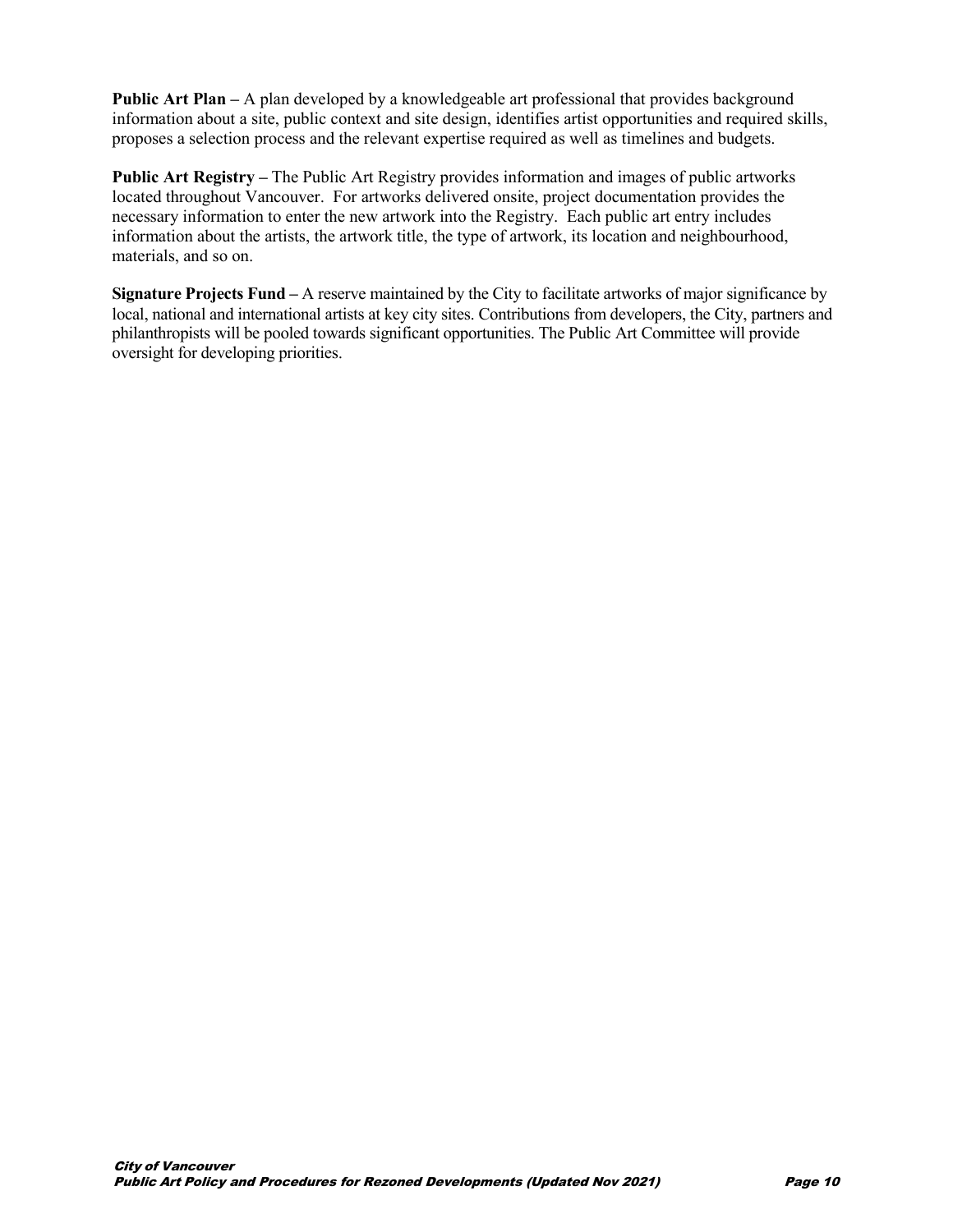# APPENDIX B: SUMMARY OF PUBLIC ART PROCESSES

## Option A: Summary of Steps to Onsite Artwork

- 1. Contact the Public Art Program Manager prior to rezoning application.
- 2. Engage a Public Art Consultant when planning for development begins.
- 3. Submit Public Art Checklist (Appendix C) prior to rezoning enactment and confirming the elected option.
- 4. Legal Agreement registered on title prior to rezoning enactment.
- 5. Preliminary presentation to Public Art Committee.
- 6. Draft Detailed Public Art Plan submitted for staff review (minimum of three weeks prior to scheduled Public Art Committee meeting).
- 7. Detailed Public Art Plan to Public Art Committee well before Development Permit application (recommend two months prior to expected issuance date of Development Permit).
- 8. 10% civic program contribution payable to City prior to Development Permit issuance.
- 9. A letter of credit in an amount equal to 90% of the Public Art Budget delivered to the City prior to Building Permit issuance.
- 10. Interim Progress Report at Concept Proposal stage submitted to staff for comment.
- 11. Development Planning and Maintenance reviews of artwork concept and detailed design (if required) by City staff.
- 12. Artwork completed and installed prior to Occupancy Permit.
- 13. Maintenance Manual and Plan developed.
- 14. Minimum 10% maintenance allocation to Public Art Maintenance Reserve if artwork situated on public land (higher amounts may be required depending on the specific maintenance needs of the artwork).
- 15. Documentation and Final Report submitted.

# Option B: Summary of Steps to Cash-In-Lieu

- 1. Contact the Public Art Program Manager prior to rezoning enactment.
- 2. Submit Public Art Checklist (Appendix C) prior to rezoning enactment and confirming the elected option.
- 3. Legal Agreement registered on title prior to rezoning enactment.
- 4. 80% of the Public Art Budget payable to the Signature Projects Fund prior to Building Permit issuance.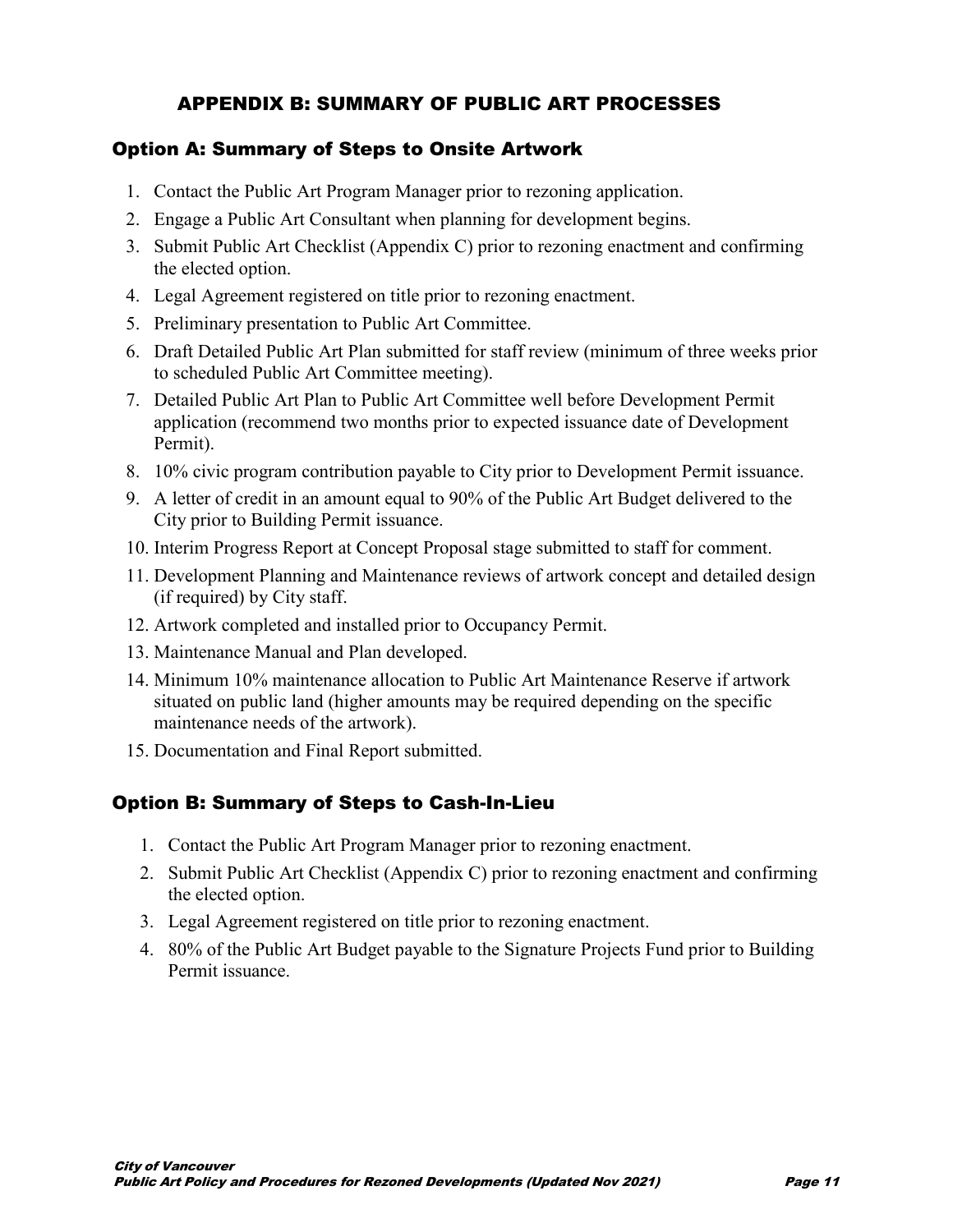## APPENDIX C: PUBLIC ART CHECKLIST



Please contact the Public Art Program Manager prior to submission.

| <b>PROJECT DETAILS:</b>                              |                                                                               |  |
|------------------------------------------------------|-------------------------------------------------------------------------------|--|
| <b>Checklist Submission Date</b>                     |                                                                               |  |
| <b>Project Name</b>                                  |                                                                               |  |
| <b>Project Address</b>                               |                                                                               |  |
| <b>Project Location</b>                              |                                                                               |  |
| Legal Description of Site                            |                                                                               |  |
| <b>PROJECT CONTACTS:</b>                             |                                                                               |  |
| <b>PROJECT OWNER</b>                                 |                                                                               |  |
| <b>Owner Contact Name</b>                            |                                                                               |  |
| Telephone                                            | Email                                                                         |  |
| <b>PROJECT DEVELOPER</b>                             |                                                                               |  |
| <b>Developer Contact Name</b>                        |                                                                               |  |
| Telephone                                            | <b>Email</b>                                                                  |  |
| COV REZONING PLANNER                                 |                                                                               |  |
| Telephone                                            | <b>Email</b>                                                                  |  |
|                                                      |                                                                               |  |
|                                                      |                                                                               |  |
| <b>PROJECT CONSULTANTS:</b><br>PUBLIC ART CONSULTANT |                                                                               |  |
| Telephone                                            | <b>Email</b>                                                                  |  |
| <b>PROJECT ARCHITECT</b>                             |                                                                               |  |
| Telephone                                            | Email                                                                         |  |
| <b>LANDSCAPE ARCHITECT</b>                           |                                                                               |  |
| Telephone                                            | <b>Email</b>                                                                  |  |
| <b>DESIGN CONSULTANT</b>                             |                                                                               |  |
| Telephone                                            | Email                                                                         |  |
|                                                      |                                                                               |  |
| <b>PROJECT DESCRIPTION:</b>                          | Brief description of the proposed development (residential, commercial, etc.) |  |
|                                                      |                                                                               |  |
|                                                      |                                                                               |  |
|                                                      |                                                                               |  |
|                                                      |                                                                               |  |

Page 1 of 2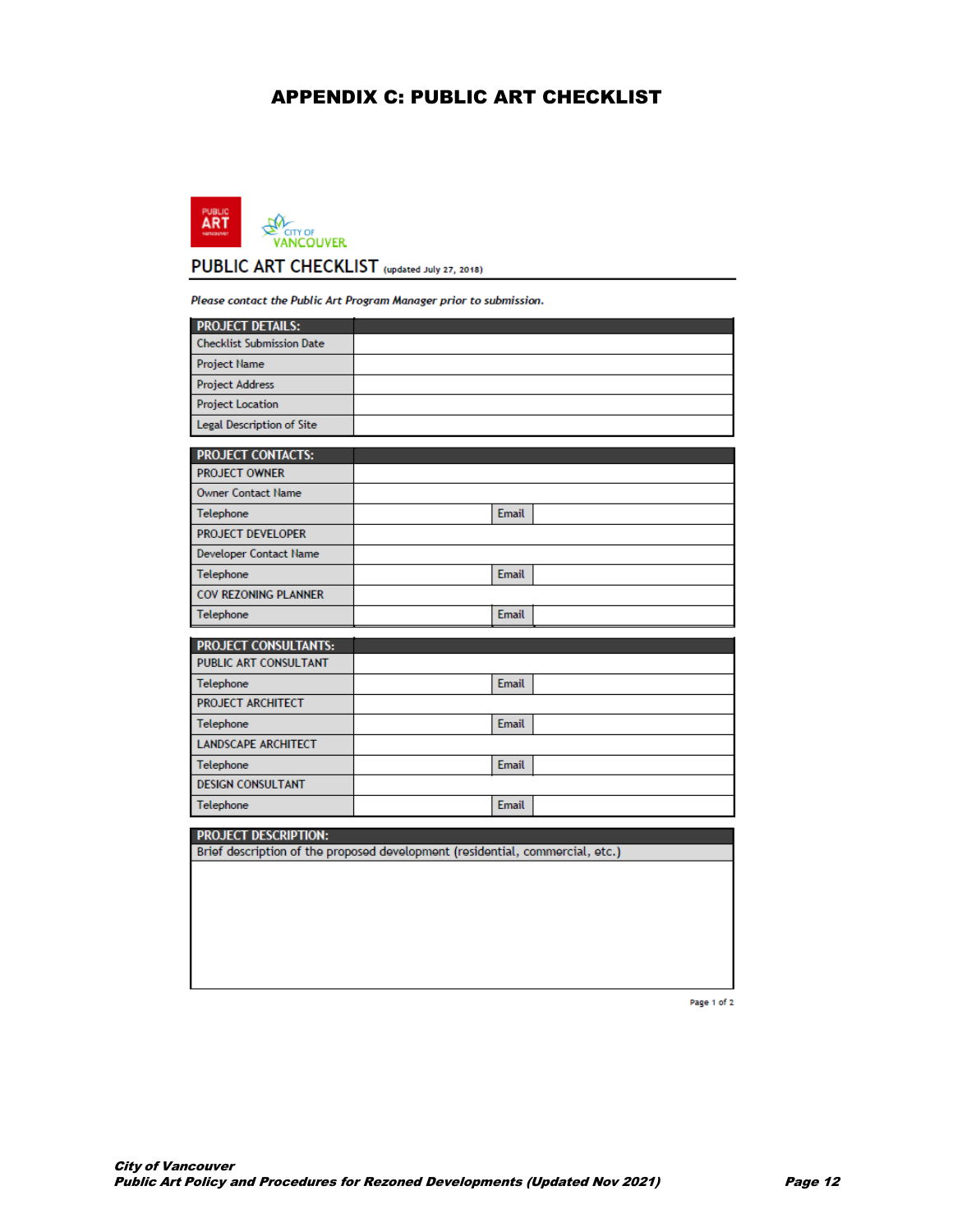

## **PUBLIC ART CHECKLIST**

|                                                                                                                                                                                                                                                             | Relevant planning or other studies or conditions pertinent to the project site (point form)                       |                                                            |  |  |  |
|-------------------------------------------------------------------------------------------------------------------------------------------------------------------------------------------------------------------------------------------------------------|-------------------------------------------------------------------------------------------------------------------|------------------------------------------------------------|--|--|--|
|                                                                                                                                                                                                                                                             |                                                                                                                   |                                                            |  |  |  |
|                                                                                                                                                                                                                                                             |                                                                                                                   |                                                            |  |  |  |
| <b>PUBLIC ART ALLOCATION CALCULATION:</b><br>PUBLIC ART OPTION (applicable to re-zonings referred to public hearing after July 31,<br>2014)<br>90% of budget applied to public art for development; 10% program contribution: Public Art<br><b>Option A</b> |                                                                                                                   |                                                            |  |  |  |
| <b>Option B</b>                                                                                                                                                                                                                                             | Plan reviewed by Public Art Committee<br>80% of budget contributed to City's Signature Projects Fund              |                                                            |  |  |  |
|                                                                                                                                                                                                                                                             |                                                                                                                   |                                                            |  |  |  |
|                                                                                                                                                                                                                                                             |                                                                                                                   |                                                            |  |  |  |
| <b>FSR AREA CALCULATION:</b><br><b>Total Floor Space Ratio Area</b>                                                                                                                                                                                         |                                                                                                                   |                                                            |  |  |  |
|                                                                                                                                                                                                                                                             | <b>Dedicated Social Housing FSR</b>                                                                               |                                                            |  |  |  |
| <b>Eligible FSR Rate</b>                                                                                                                                                                                                                                    |                                                                                                                   |                                                            |  |  |  |
| <b>Public Art Rate</b>                                                                                                                                                                                                                                      |                                                                                                                   | \$1.98 per ft <sup>2</sup> (\$21.3125 per m <sup>2</sup> ) |  |  |  |
| <b>Total Public Art Budget</b>                                                                                                                                                                                                                              |                                                                                                                   |                                                            |  |  |  |
|                                                                                                                                                                                                                                                             | 10% Program Contribution - Option A (applicable to re-zonings)<br>referred to public hearing after July 31, 2014) |                                                            |  |  |  |
|                                                                                                                                                                                                                                                             | <b>PROPOSED PROJECT SCHEDULE:</b>                                                                                 |                                                            |  |  |  |
| <b>Date of Public Hearing</b>                                                                                                                                                                                                                               |                                                                                                                   |                                                            |  |  |  |
| <b>Rezoning Enactment Date</b>                                                                                                                                                                                                                              |                                                                                                                   |                                                            |  |  |  |
|                                                                                                                                                                                                                                                             | <b>Development Permit Application Date</b>                                                                        |                                                            |  |  |  |

City of Vancouver, Cultural Services, Public Art Program<br>Suite 501, 111 West Hastings Street, Vancouver, British Columbia V6B 1H4<br>tel: 3-1-1, Outside Vancouver 604.873.7000 fax: 604.871.6005<br>website: <u>http://www.city.vanco</u>

Page 2 of 2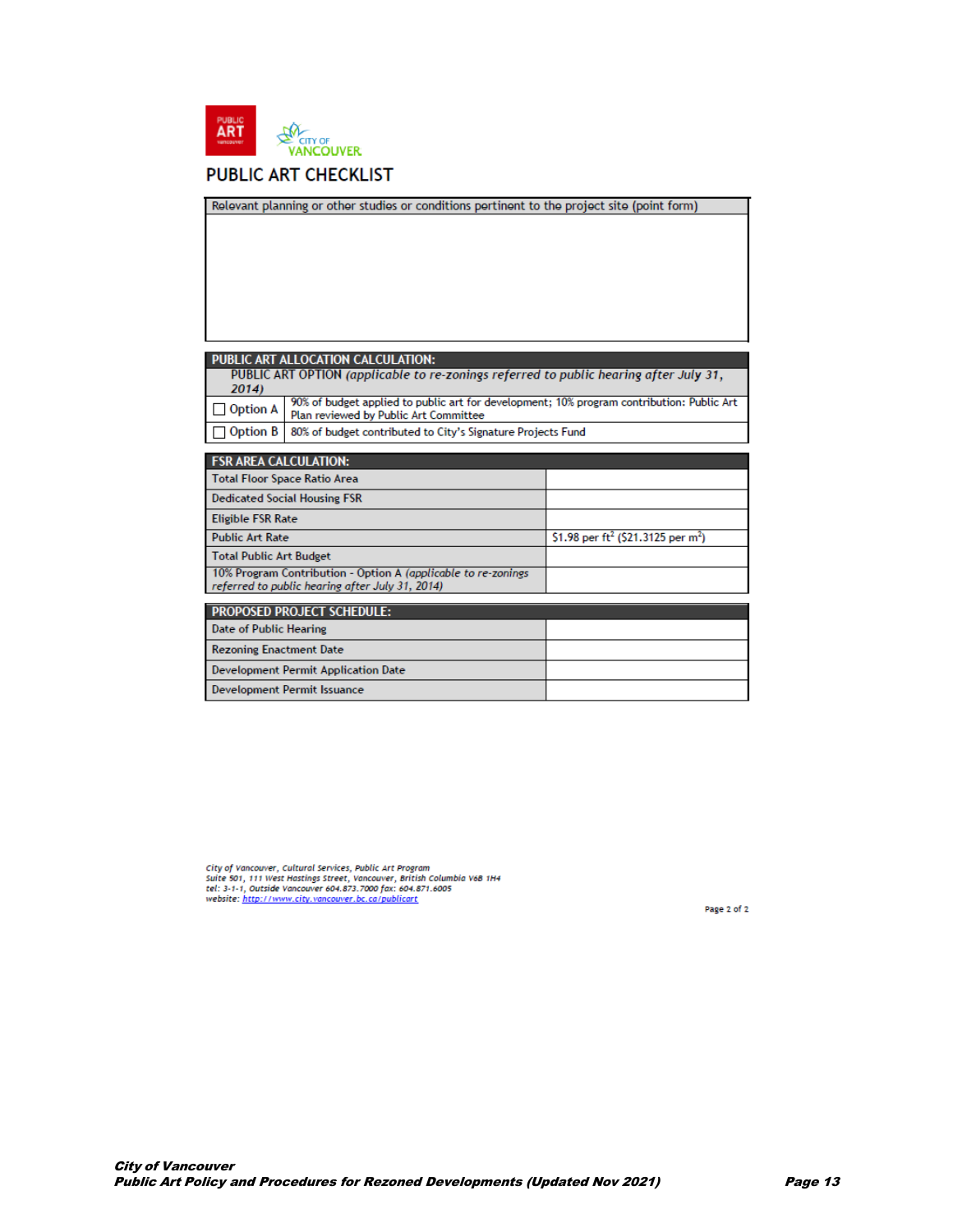# APPENDIX D: DETAILED PUBLIC ART PLAN

The following are the typical components of the Detailed Public Art Plan; plans can include other information relevant to the project:

## Detailed Public Art Plan

- Description of the Development: Design details, site plan, the social and physical context of the neighbourhood, and a description of other artworks in the area.
- Public Art Opportunities: Every site offers "site specific" opportunities for art that will be of advantage to both the artwork and the development. These should be in highly public places on the building and in the surrounding grounds.
- Estimated Public Art Budget: Identify amounts for artwork, consultants, artist selection (including travel, panel honoraria, interview or maquette fees, etc.); public consultation; project documentation. A contribution to the Maintenance Reserve of 10% of the artwork budget is required for artworks proposed for public land.
- Artist Selection: This should be a fair and transparent process suited to the nature of the opportunity. Most common methods include limited or open calls or researched and invited calls. Artists are considered based on their training and past production in relation to the opportunity. They may or may not be asked to provide a concept prior to selection.
- Selection Panel: The panel should be made up of a majority of art professionals who are independent of the development. Other possible panel members are: a representative of the design team, the developer, a community representative, etc. Others members may act as technical advisors to the panel. A long list of prospective panelists must be presented to the Public Art Committee as part of the Detailed Plan.
- Timeline: Timeline or schedule for artist/art selection, concept development, fabrication, installation and documentation.
- Education and Promotion: Educational and promotional opportunities should be considered, such as talks that introduce the artwork or artist to the neighbourhood, brochures about the artwork, as well as opportunities to celebrate the completion of the artwork.

Other information to be included:

- List of relevant key planning documents
- Description of other artworks in the local area
- List of key stakeholders (design team, community representatives, neighbours)
- Copy of Public Art Checklist provided at zoning enactment, with all amendments
- Anticipated exceptional needs, i.e. encroachment or limited lifetime works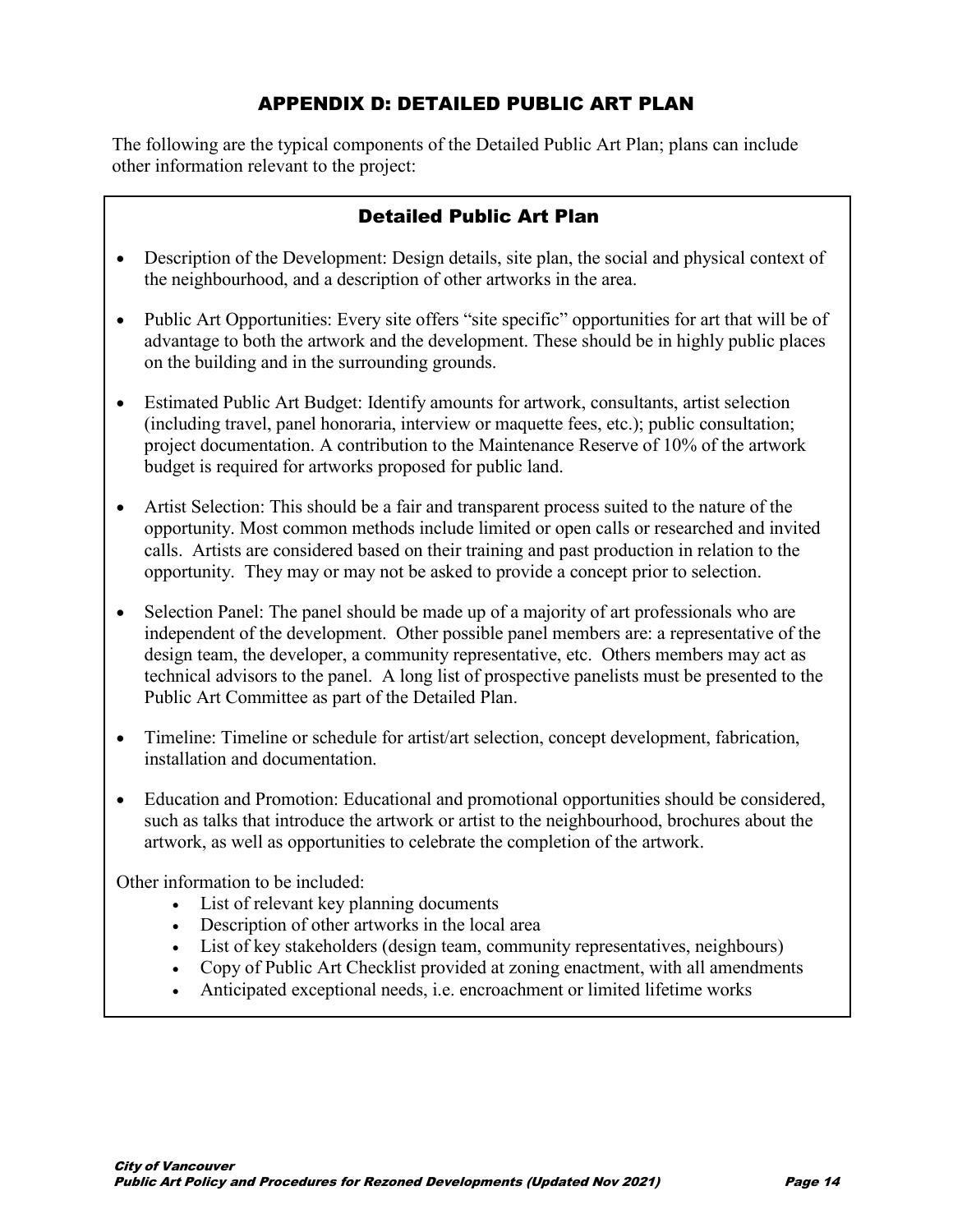# APPENDIX E: PUBLIC ART FINAL REPORT

The following outline specifies the components which are typically included in the Public Art Final Report and the Maintenance Manual and Plan (this does not preclude the inclusion of additional information that may be relevant to the artwork):

## Public Art Final Report

- Report of selection process (including panelists, number of artists considered, shortlist, etc.)
- Copy of artist contract
- Design and engineering drawings and specifications
- Site information, including address and neighbourhood
- Complete financial reporting for the art process (delineating amounts to the artists, consultants, and others) and a Statutory Declaration attesting to the accuracy of the financial report
- Copy of the Transfer of Ownership
- A list of key professionals involved in the project, including architects, consultants selection panelists
- Copies of encroachment or other pertinent agreements
- Copies of the artwork Maintenance Manual (outlined below) and the letter provided to the artwork owner(s) outlining their maintenance obligations
- A cheque for a minimum of 10% of the public art budget for the Public Art Maintenance Reserve for artworks sited on City lands (higher amounts may be required depending on the specific maintenance needs of the artwork)
- Documentation and Registry forms

## Maintenance Manual

- General description of artwork and functions
- Artist's statement
- Artists intellectual property rights
- Who to notify regarding routine and specialized maintenance and contact information or qualifications
- When to contact the Public Art Program (i.e. modifications or alterations)
- Materials, manufacturers and suppliers
- Artwork warranties
- Design drawings
- Mechanical, Electrical, and Digital systems manuals and warranties
- Routine Maintenance and periodic inspection requirements and schedule
- Long-term maintenance needs and plan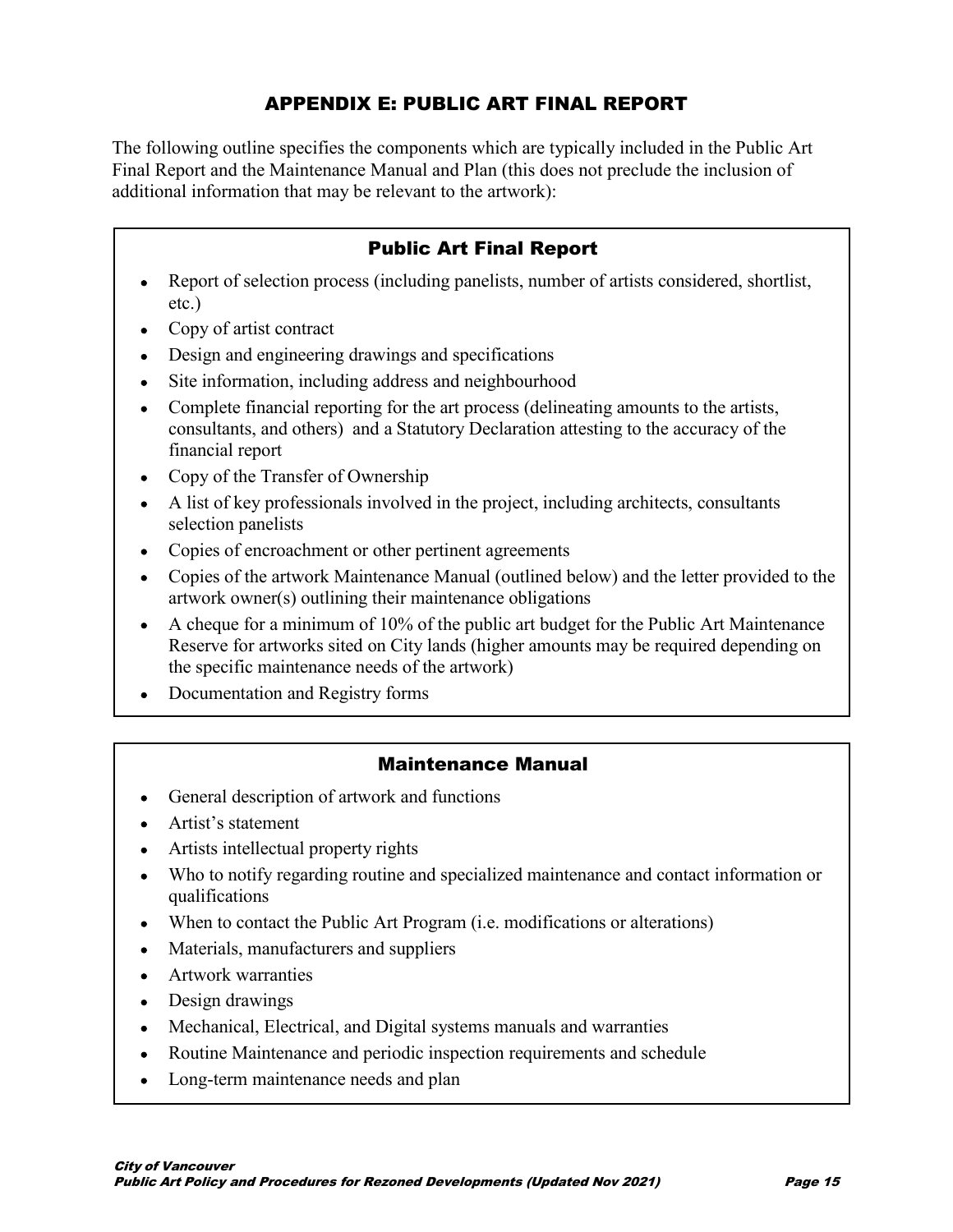# APPENDIX F: SUMMARY OF 2014 CHANGES TO PUBLIC ART POLICY AND PROCEDURES

The following summarizes the key changes between this document, Public Art Policy and Procedures for Rezoned Developments (2014) which is applicable to all rezonings referred to public hearing after July 31<sup>st</sup>, 2014, and the previous guiding document, Public Art Guidelines for Rezoned Development (2008) which is applicable to rezonings referred to public hearing before August  $1<sup>st</sup> 2014$ .

|                                                               | For rezonings referred to<br>public hearing<br>After July 31st, 2014                                                                                                                                                                                                                                                                                                                                                                                                                                                                                  | For rezonings referred to<br>public hearing<br>Prior to August 1st, 2014                                                                   |
|---------------------------------------------------------------|-------------------------------------------------------------------------------------------------------------------------------------------------------------------------------------------------------------------------------------------------------------------------------------------------------------------------------------------------------------------------------------------------------------------------------------------------------------------------------------------------------------------------------------------------------|--------------------------------------------------------------------------------------------------------------------------------------------|
|                                                               | Option A:<br>Artwork on site                                                                                                                                                                                                                                                                                                                                                                                                                                                                                                                          | Option A:<br>Artwork on site                                                                                                               |
| <b>Program Options</b>                                        | Option B:<br>Cash in lieu (80% of public art<br>budget paid to the City)                                                                                                                                                                                                                                                                                                                                                                                                                                                                              | Option B:<br>Cash in lieu (100% of public art<br>budget paid to the City)                                                                  |
|                                                               | Option C:<br>No longer available                                                                                                                                                                                                                                                                                                                                                                                                                                                                                                                      | Option C:<br>60% of public art budget for<br>onsite artwork; 40%<br>contributed to the City                                                |
| <b>Contribution to the City</b><br>(applies to Option A only) | 10% Contribution for Local<br>Area Artworks                                                                                                                                                                                                                                                                                                                                                                                                                                                                                                           | 2% Administration Fee                                                                                                                      |
| <b>Final Report Requirements</b>                              | • Report of selection processes<br>• Copy of artist contract<br>• Design and Engineering<br>drawings and specifications<br>• Site information<br>• Complete financial reporting<br>with Statutory Declaration<br>• Copy of transfer of ownership<br>• List of key professionals<br>involved<br>• Copy of encroachment or<br>other relevant agreements<br>• Copy of maintenance manual<br>and letter to owner outlining<br>maintenance obligations<br>• Documentation and Registry<br>forms<br>• Maintenance fee for artworks<br>sited on public lands | • Copy of artist's maintenance<br>plan<br>• Documentation and Registry<br>forms<br>• Maintenance fee for artworks<br>sited on public lands |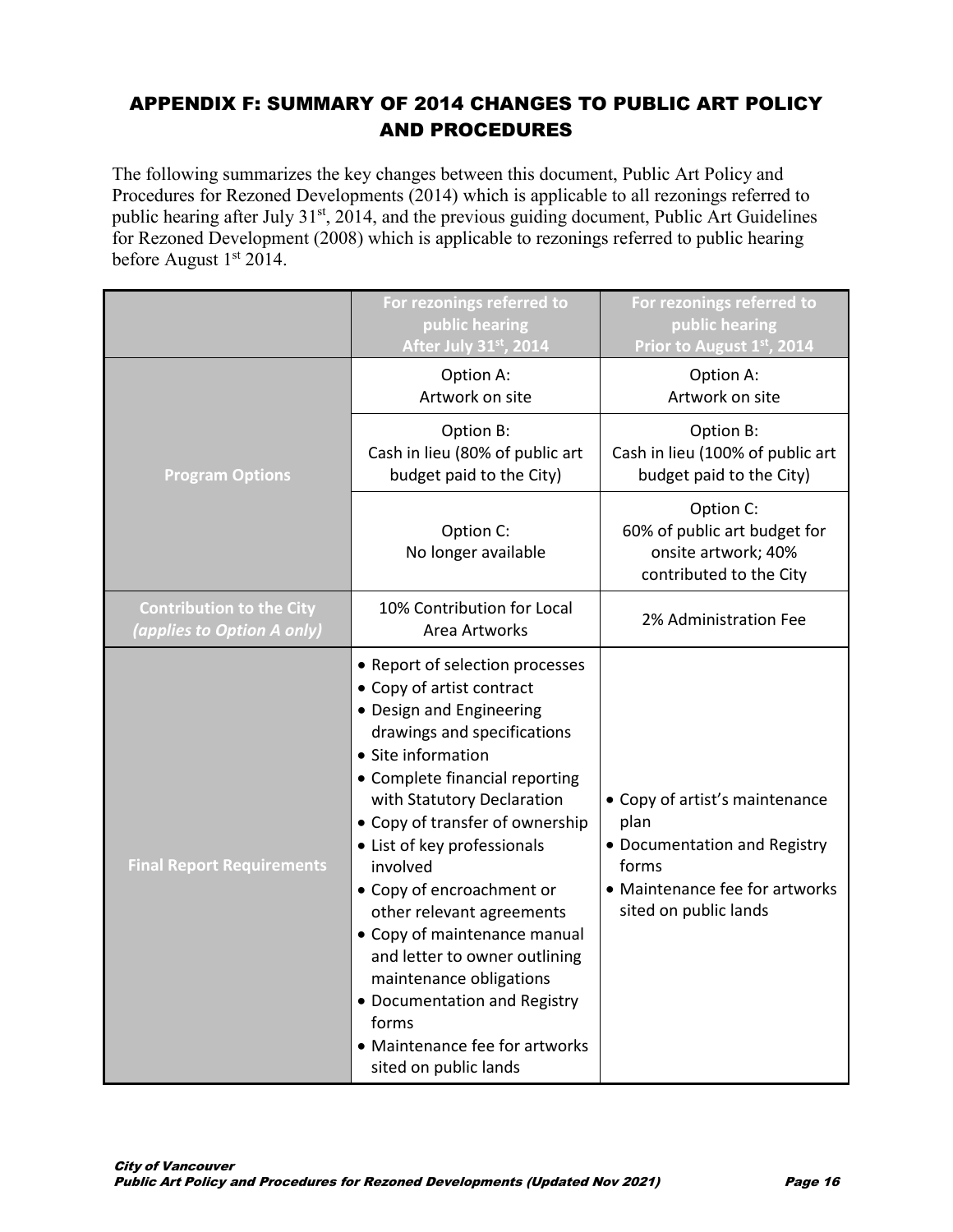# APPENDIX G: OFFICIAL PUBLIC ART POLICY FOR REZONED DEVELOPMENTS

## *4* PUBLIC ART POLICY FOR REZONED DEVELOPMENTS

*As adopted by City Council on July 23, 2014*

#### **4.1 Application and Intent**

City Council adopted the Public Art Program for Civic and Private Development on October 4, 1990, with an intent to improve Vancouver's public life through artist contributions to public realm areas of development.

#### **4.2 Participating Rezonings**

The Public Art Program applies to all rezonings that result, in aggregate, in increased floor space or in a change from agricultural or industrial to commercial or residential use, with program application limited to rezonings of 100,000 sq ft/9,290m sq m or greater, as calculated after exemption of areas specified below. The Program may also apply, at the discretion of the City, to projects where a substantial public benefit is sought. A registered public art agreement is a condition of enactment of the rezoning by-law.

#### **Exempted Development:**

- CD-1 text amendments providing no increase in floor space
- Floor areas of existing buildings retained in substantially "as is" condition as part of a larger rezoning
- Areas dedicated to Social Housing as defined in the Development Cost Levy By-law

#### **4.3 Public Art Budget**

The "Public Art Budget" is based on all areas contributing to the floor space calculation as established for the Development Permit, multiplied by the per-foot rate ("Public Art Rate") then in effect. The current (2014) rate is \$1.81 sq ft/19.48 sq m. Effective September 30, 2016, this rate will be adjusted to \$1.98 per buildable square foot to reflect increases in local construction costs since 2009.

The Public Art Rate will be adjusted annually to reflect inflation increases using the Statistics Canada index noted below. If, however, there has been a decrease in the Index over a particular period, then the Public Art Rate will not be adjusted to reflect the decrease in the Index. The Public Art Rate that applies at the time of the public hearing will be specified and the Public Art Rate will be adjusted based on increases in the index between public hearing and the time of application for the Development Permit.

\* Index - the all-trades residential, office and retail components of CANSIM table 327-0044 for Vancouver published by Statistics Canada (or by a successor or other governmental agency, including a provincial agency) or if such index is no longer published, an index published in substitution for such index or a replacement index designated by the City or if no comparative calculation can reasonably be made by reference to such replacement index then by reference to such other index or other analysis which, in the City's opinion, most accurately indicates the changes in construction prices in Vancouver during the period in question.

#### **4.4 Public Art Program Options**

Developers should discuss Program requirements and options with the Program Manager well before zoning application to maximize their fulfilment opportunities.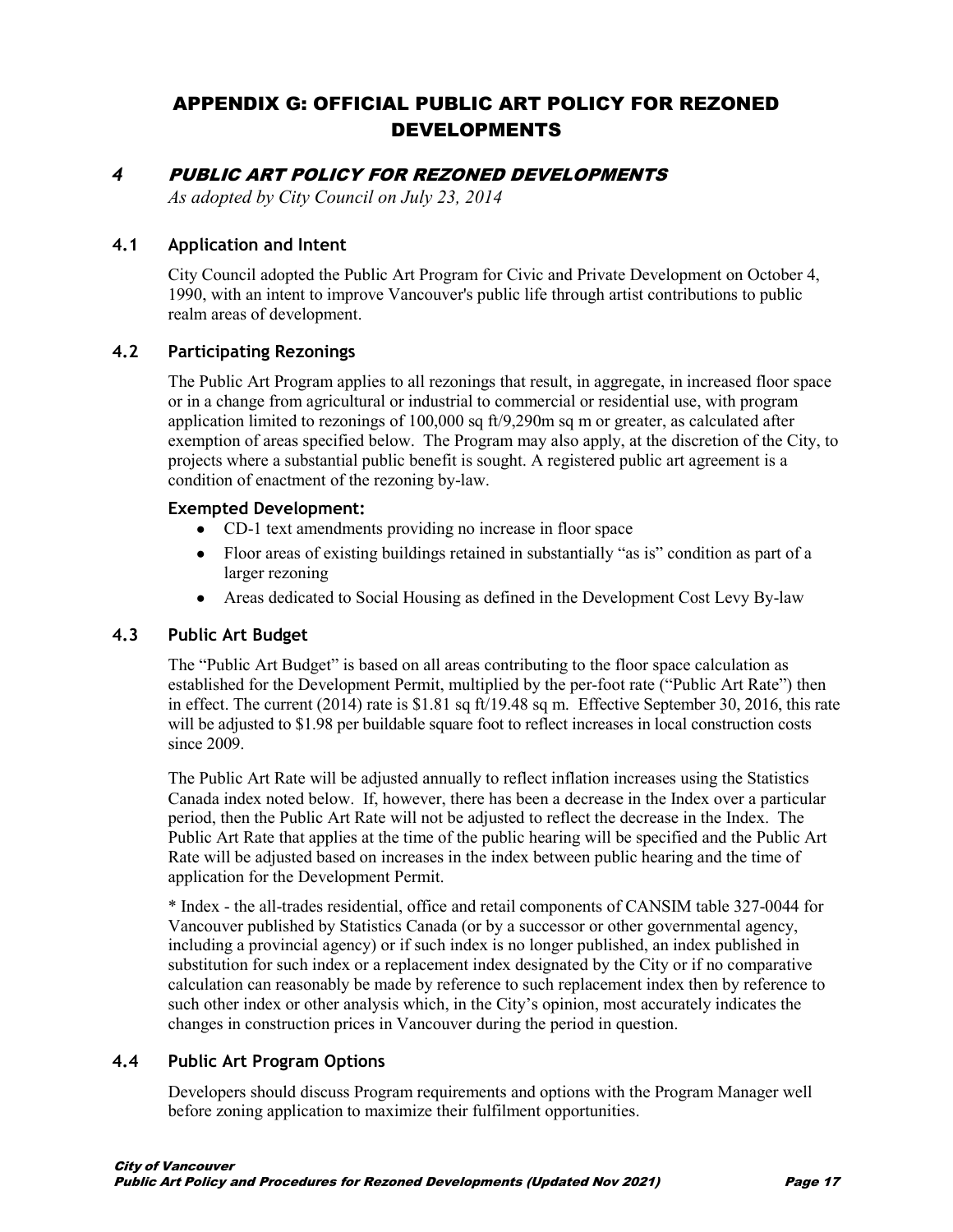The public art requirement may be met by electing one of two options, A or B, which must be declared by Development Permit application. Applicants electing Option A must receive approval of a Detailed Public Art Plan before Development Permit issuance.

#### **I. Option A – Delivery of Public Art**

Applicants who select Option A are required to deliver artwork on-site. Developers must hire a public art consultant, submit a Checklist prior to zoning enactment, and, with their Development Permit application (DA), submit a Detailed Public Art Plan that defines artist opportunities and selection processes for review and approval by staff and the Public Art Committee.

Ten percent (10%) of the Public Art Budget under Option A is paid to the City to offset costs for local-area artworks around the city, especially in areas where artworks are not achieved through rezoning opportunities. The 10% cash contribution is submitted to the City with the submission of the Detailed Public Art Plan prior to Development Permit issuance. A letter of credit in an amount equal to 90% of the Public Art Budget must be delivered to the City prior to Building Permit (BU) issuance. The letter of credit will be returned to the applicant upon delivery of the public art and completion of all related obligations as determined by the City.

In consultation with the City, developers may pool their budgets (Individual developers with multiple projects or two or more developers from separate projects on adjacent or nearby properties) to commission more significant artwork either on development lands or public lands.

### **II. Option B – Payment in Lieu Discount**

Applicants who select Option B may make a cash payment equalling 80% of the Public Art Budget in lieu of delivering public art on site. The payment in lieu is due before Building Permit issuance. (See Section 3.5)

To ensure this cash-out incentive is retained through other City negotiations, Option B can be declared after CAC negotiations are concluded.

#### **4.5 Option A Budgets**

Costs incurred by an applicant under Option A may be classified as either artwork costs or process costs. The types of costs that are permitted under each of these two categories are listed below. Public Art Budgets are submitted as part of the Detailed Public Art Plan and must be approved by the Public Art Committee and by the City's Managing Director of Cultural Services. Applicants should discuss with City staff the percentage of the Public Art Budget that they are proposing to allocate to process costs prior to completing the Detailed Public Art Plan.

#### **a.** Artwork Cost Allowances

Financial records documenting the public art expenditure must be submitted to the City on art project completion. Artwork costs typically include the following:

- Artist fees, travel and accommodation
- Artwork fabrication and installation
- Shipping, storage, insurance
- Site preparation necessary for the artwork
- Funds deposited to the City Public Art Maintenance Reserve

*Note 1*: If an artist's project makes use of base building components (such as a window, door, architectural or infrastructure feature) then only that cost added to the base cost by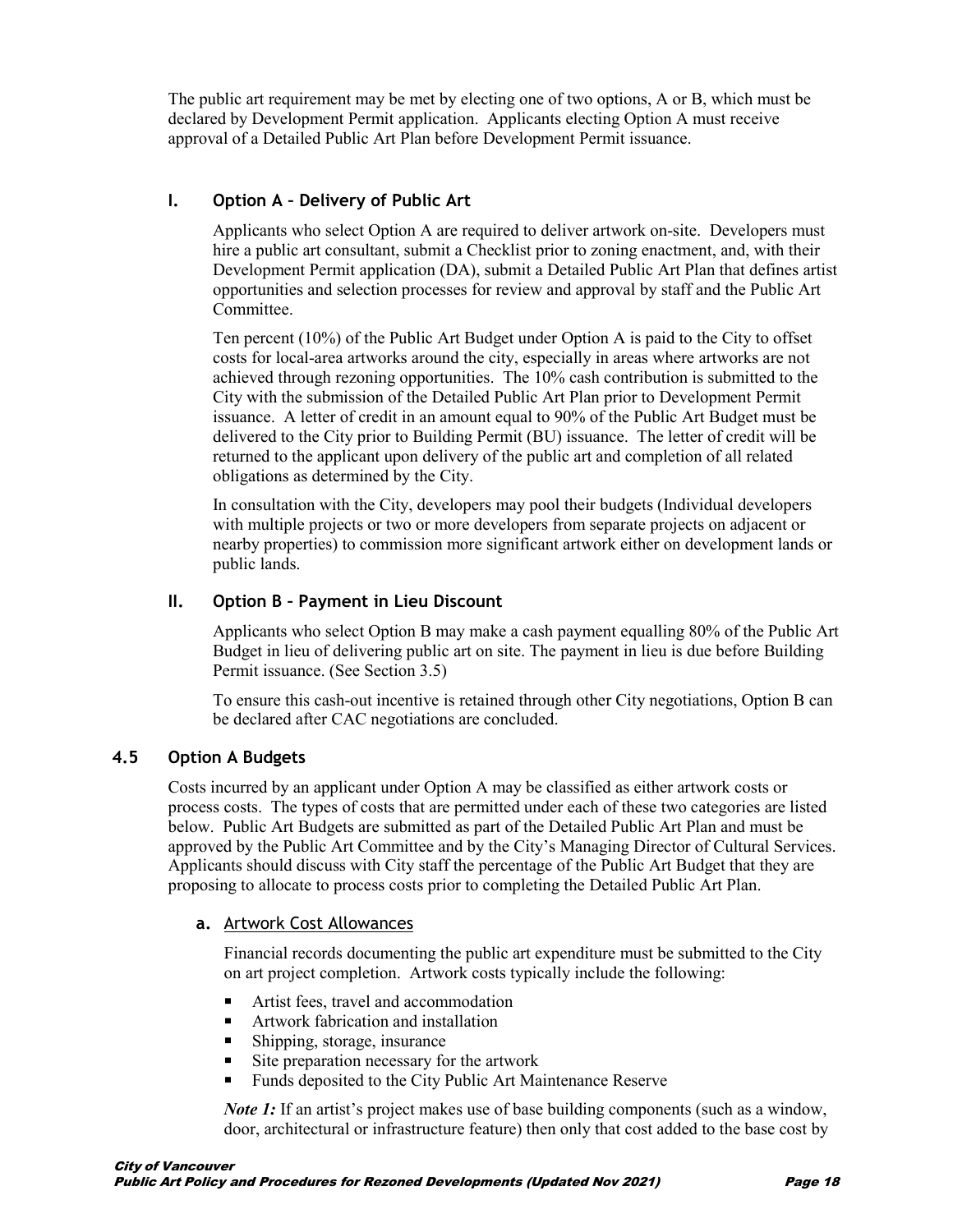the artist's process is an allowable cost. City staff will review base-cost allocations to ensure art budgets are fully available for artwork.

*Note 2*: Art budgets can only be used for artworks or artists selected through the approved process and not for artwork proposed by project design professionals.

#### **b.** Process (soft) Costs

Process costs may include the following:

- 10% of the Public Art Budget which is paid in cash to the City
- Public art consultant fees
- **Public Art Checklist and Detailed Public Art Plan preparation**
- Artist selection costs including panel fees and costs for shortlisted artist
- Community consultation
- **Project documentation**

#### **4.6 Project Documentation**

Staff will provide consultants with a list of materials and information required to document the completed artwork. This documentation is used to register the artwork in the City Public Art Registry and is part of the Public Art Report filed for project completion. Documentation will include but not be limited to:

- $\bullet$  Biographical details of the artist(s);
- Artist statement about the work;
- Specifications of the art work;
- 10 high resolution digital images showing installation shots and the artwork in context and in close-up;
- Other materials as needed to reveal the art work and/or artist intentions, e.g., brochure, film or video clips, book works; and
- A copy of the artist's maintenance plan.

#### **4.7 Legal Agreement**

The public art obligation is secured at the rezoning stage by legal agreement registered against title to the rezoning lands pursuant to Section 219 of the Land Title Act, prior to enactment of the rezoning by-law. The agreement will define the applicant's obligations with respect to the delivery of the artwork and will require the ultimate owner or owners of the site to maintain the artwork for the life of the development or make a payment in lieu. The agreement will include such permit holds as City staff determine are necessary to secure the applicant's obligations at the various stages of the development process.

The agreement will also give the City rights to enter the property should the owner or owners fail to fulfill its obligations under the agreement.

#### **4.8 Public Art Maintenance**

Art work must remain accessible at no cost to the public and be maintained in good repair for the life of the development. In the event the art work is damaged beyond repair, or becomes ineffective for reasons other than the owner's failure to maintain it, or in the event the work becomes an unreasonable burden to maintain, application to allow its removal or relocation may be made to the Managing Director of Cultural Services. The City's policies for public art maintenance are as follows:

 THAT privately commissioned public art intended for public lands allocate between 10% and 20% of project budgets to the Public Art Maintenance Reserve, upon Occupancy or prior to installation.